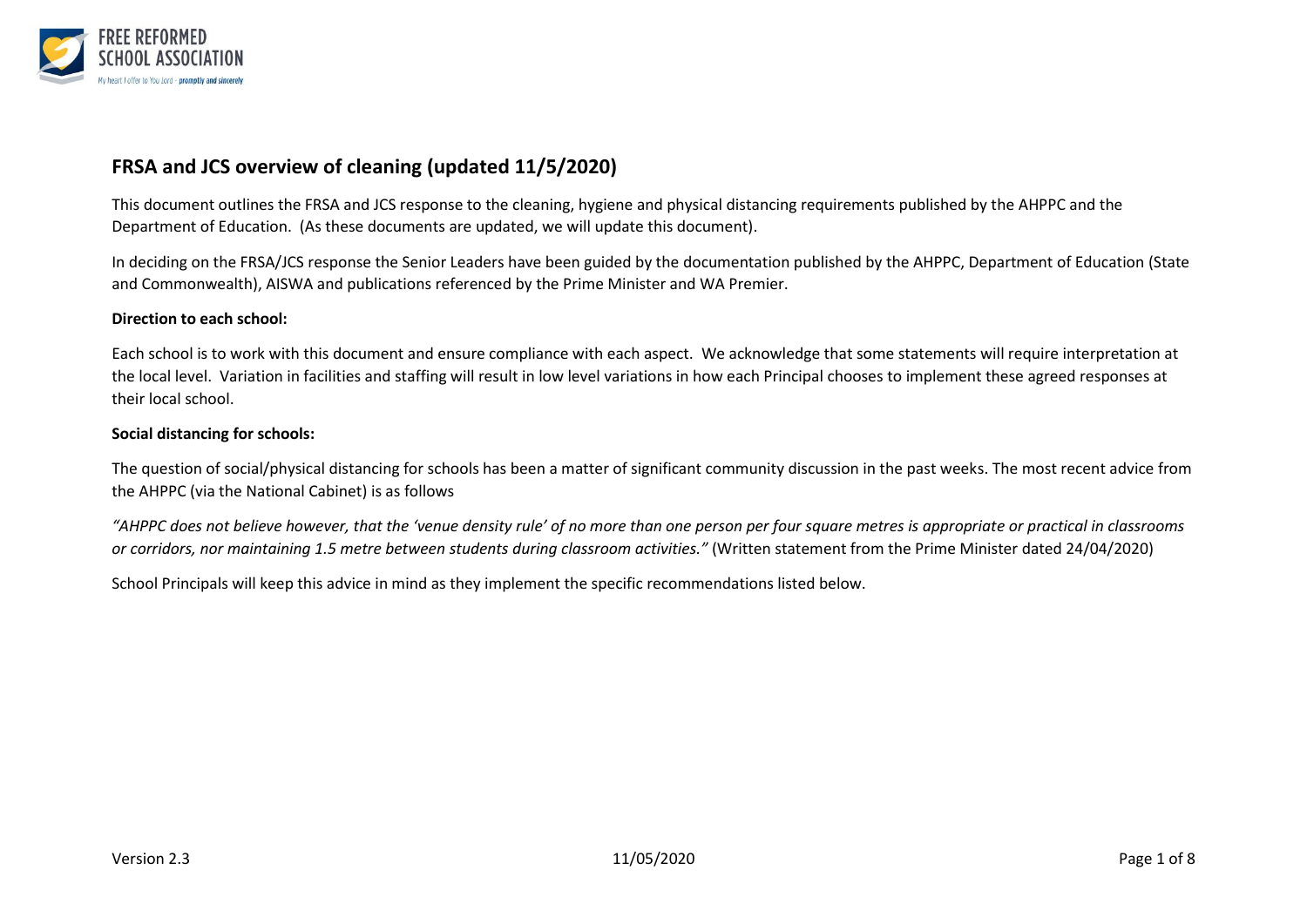

# **Table 1. Response to the AHPPC advice on reducing the potential risk of COVID-19 transmission in schools (published 16 April 2020)**

### **Part 1. Physical distancing**

| <b>AHPPC Comment</b>                            | <b>Recommendation / Requirement</b> | <b>FRSA Response</b>                                               |
|-------------------------------------------------|-------------------------------------|--------------------------------------------------------------------|
| adapting activities that lead to mixing between | Recommendation                      | Already implemented. Principals and teachers will continue         |
| classes and years, including reduced use of     |                                     | to monitor and identify opportunities to minimise mixing           |
| common areas and reduced after-school and       |                                     | between year levels                                                |
| inter-school activities                         |                                     |                                                                    |
| where possible, adding flexibility to the       | Recommendation                      | It is difficult to stagger start and finish times for the schools  |
| workday by staggering start and finish times,   |                                     | as this would result in parents having to make multiple drop       |
| recesses, lunch breaks and other key transition |                                     | offs and pickups.                                                  |
| times, when mixing may occur between classes    |                                     |                                                                    |
| and year-levels                                 |                                     | Each individual school will decide if it is practicable to stagger |
|                                                 |                                     | recess and lunch breaks.                                           |
|                                                 |                                     |                                                                    |
|                                                 |                                     | Students will be supervised to access different parts of the       |
|                                                 |                                     | playgrounds                                                        |
| where possible, avoiding close-proximity        | Recommendation                      | Students do not queue (line-up) for entry to the classrooms        |
| queuing and encouraging increased space         |                                     |                                                                    |
| between students, for example, by placing       |                                     |                                                                    |
| markings on the floor                           |                                     |                                                                    |
| encouraging students to maintain 1.5m           | Recommendation                      | Students will be monitored and as much as possible kept            |
| distance when entering or leaving a classroom   |                                     | physically distant from each other as they enter or leave          |
|                                                 |                                     | classrooms.                                                        |
| cancelling school excursions, assemblies,       | Requirement                         | All such events have been cancelled                                |
| sporting activities and other large gatherings  |                                     |                                                                    |
| where possible, conducting lessons outdoors or  | Recommendation                      | There is limited opportunity to hold classes outside - heavily     |
| in environments with enhanced ventilation       |                                     | weather and resource dependent                                     |
| where possible, arranging classroom furniture   | Recommendation                      | Classes have been (or will be) rearranged. Classrooms will be      |
| to leave as much space as possible between      |                                     | configured in a way that maximises the space between               |
| students                                        |                                     | students. Where possible students (particularly in primary         |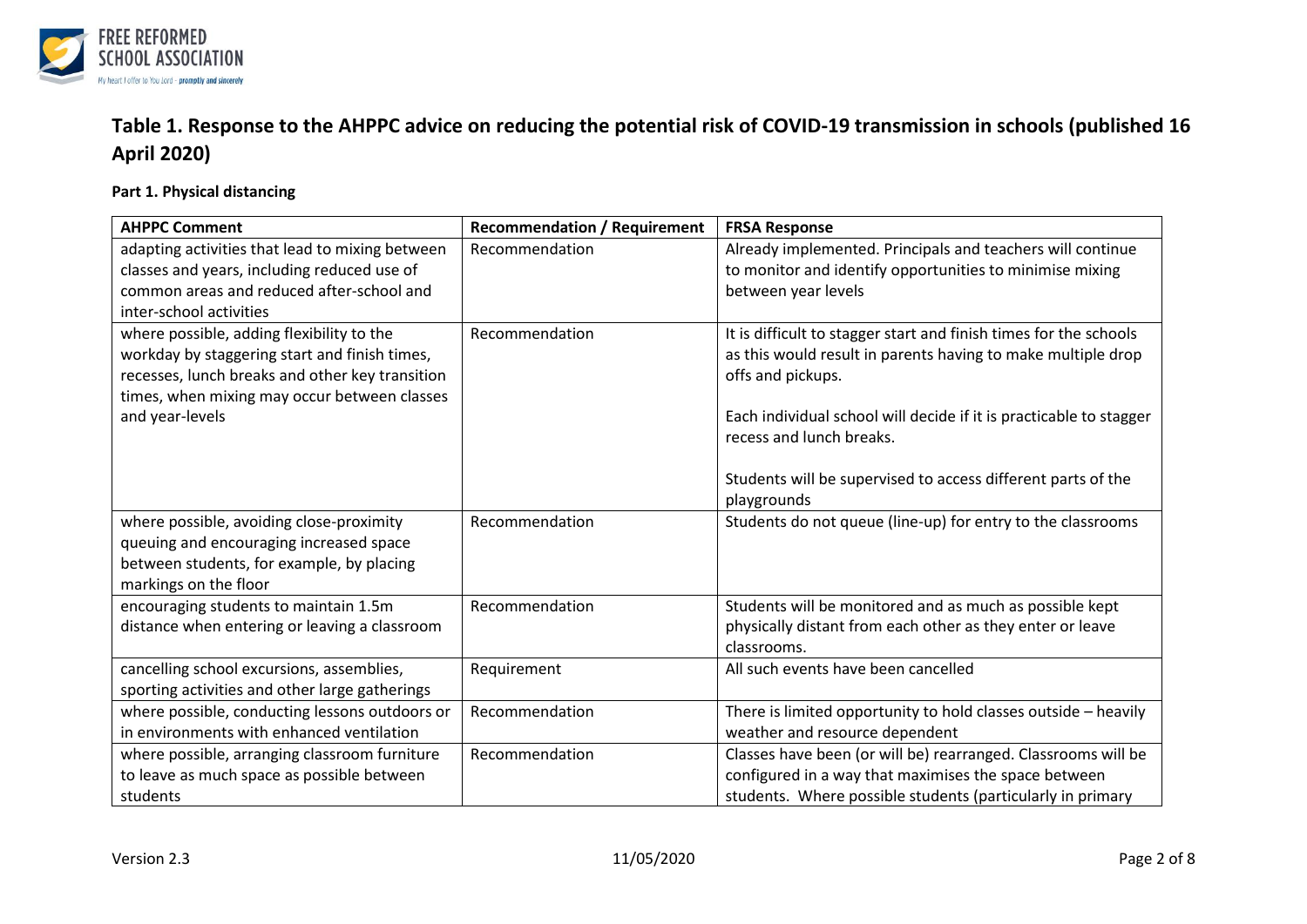

|                                                                                                                                                               |                | school) will be allocated a set desk, set chair and set<br>equipment.                                                                                                                                                           |
|---------------------------------------------------------------------------------------------------------------------------------------------------------------|----------------|---------------------------------------------------------------------------------------------------------------------------------------------------------------------------------------------------------------------------------|
| maintaining smaller classes                                                                                                                                   | Recommendation | The JCS have no reasonable opportunities to reduce class<br>sizes                                                                                                                                                               |
| suspending group work if the activity cannot be<br>modified to avoid close physical proximity<br>(1.5m)                                                       | Recommendation | Teachers will reduce group work that requires less than 1.5m<br>proximity.                                                                                                                                                      |
| ceasing public access to playgrounds and high<br>touch play equipment                                                                                         | Requirement    | All playgrounds and high touch equipment are required to be<br>cleaned after use.                                                                                                                                               |
| teachers monitoring students during non-class<br>times to ensure they are maintaining 1.5m<br>physical distance                                               | Recommendation | Students will be supervised during recess. Levels of<br>supervision will be increased, and students will be frequently<br>reminded to practise social distancing                                                                |
| teachers maintaining 1.5m physical distance<br>from other adults in staff rooms                                                                               | Requirement    | Staff areas will have a maximum number of adults per area. If<br>necessary, some staff offices will be relocated.                                                                                                               |
| providing a mix of home- and campus-based<br>education                                                                                                        | Recommendation | Schools will provide a mix of face-to-face and school @ home<br>- however we will prioritise only one form of delivery                                                                                                          |
| student work being submitted electronically,<br>where feasible                                                                                                | Recommendation | Where practicable students will submit their work<br>electronically. We have limited opportunities for<br>implementing this recommendation in the primary schools<br>with greater opportunities in the middle and senior school |
| student work being handed to a teacher for<br>feedback rather than feedback being provided<br>immediately by the teacher in close proximity<br>to the student | Recommendation | Where practicable this will be implemented however the<br>most recent advice highlights the primary risk is from staff to<br>staff not student to staff or student to student                                                   |
| encouraging non-contact greetings                                                                                                                             | Recommendation | All forms of physical contact (shaking hands, hugging etc) are<br>banned                                                                                                                                                        |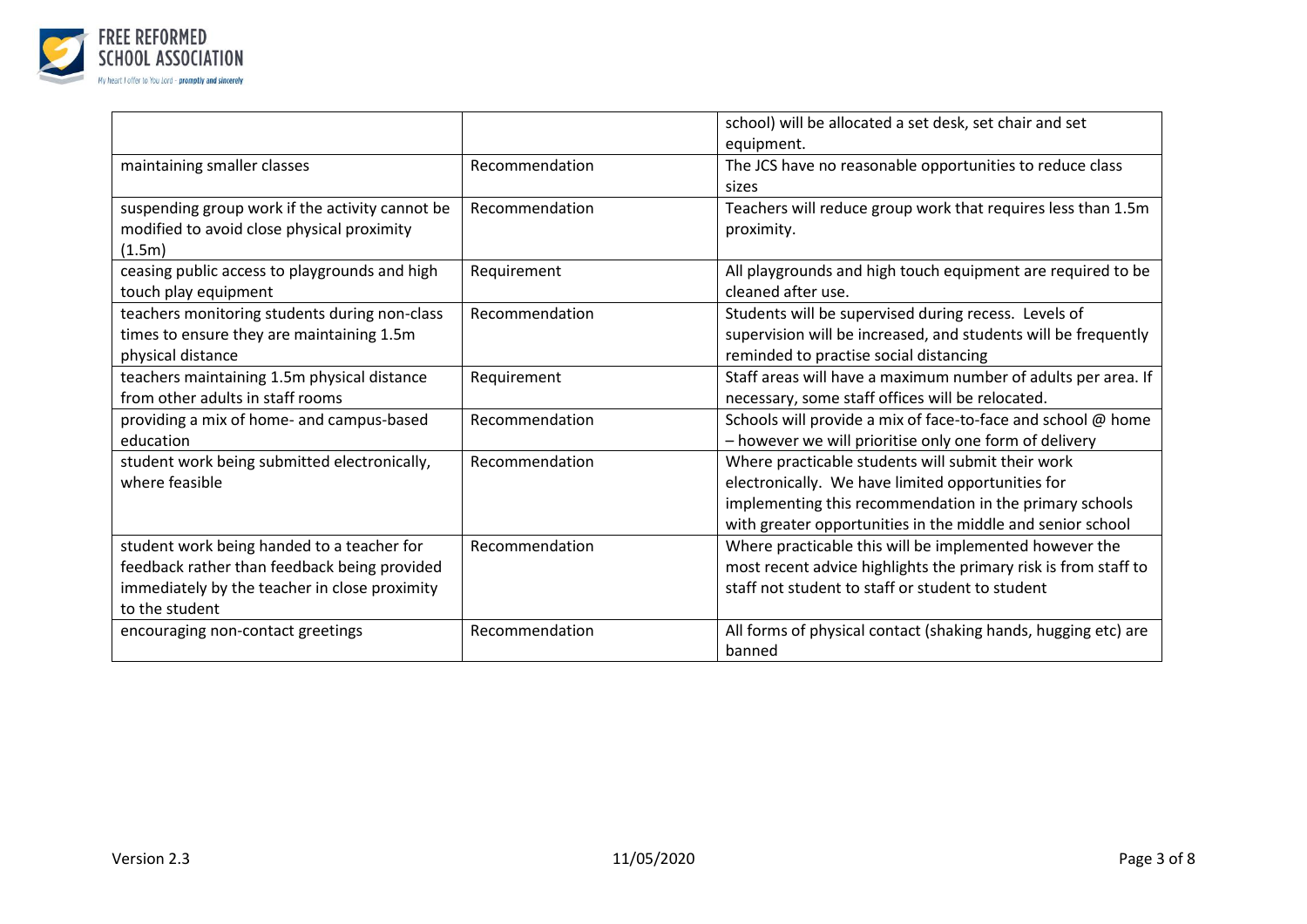

### **Part 2. Hygiene**

| <b>AHPPC Comment</b>                            | <b>Recommendation / Requirement</b> | <b>FRSA Response</b>                                           |
|-------------------------------------------------|-------------------------------------|----------------------------------------------------------------|
| washing hands with soap and water for 20        | Requirement                         | Each school will make available appropriate access to hand     |
| seconds, or using hand sanitiser, when entering |                                     | washing facilities (i.e. soap and water).                      |
| school, and at regular intervals throughout the |                                     |                                                                |
| day particularly before and after eating, and   |                                     | Hand sanitiser continues to be difficult to purchase           |
| after going to the toilet                       |                                     | (particularly in large quantities).                            |
|                                                 |                                     |                                                                |
|                                                 |                                     | Each school will develop specific (consistent) approaches to   |
|                                                 |                                     | hand washing i.e. all students to wash hands prior to entering |
|                                                 |                                     | class after each recess.                                       |
| covering coughs and sneezes with one's elbow    | Requirement                         | Students will be taught (if necessary) and reminded of this    |
| or a tissue                                     |                                     | requirement. Tissues will be made widely available             |
| placing used tissues straight into the bin      | Requirement                         | Students will be reminded of this requirement.                 |
| avoiding touching one's eyes, nose and mouth    | Recommendation                      | Students will be reminded of this recommendation.              |
| not sharing food or drink                       | Requirement                         | Students will not be permitted to share food or drink          |
| close all communal water fountains/bubblers     | Requirement                         | All water fountains and bubblers have been closed for direct   |
|                                                 |                                     | use.                                                           |
|                                                 |                                     |                                                                |
|                                                 |                                     | Students will be able to use the water fountains to fill up    |
|                                                 |                                     | their water bottles. Parents will be requested to ensure that  |
|                                                 |                                     | students have their own individual water bottle.               |
| where relevant, promoting strictest hygiene     | Requirement                         | Cooking and food preparation activities can go ahead if the    |
| amongst food preparation (canteen) staff and    |                                     | Principal is satisfied that appropriate safe food hygiene      |
| their close contacts                            |                                     | practises will be implemented and can be maintained            |
| Mobile phones are regularly touched and         | Requirement                         | Mobile phones are not permitted at school (for students)       |
| breathed on. Use of mobile phones at school     |                                     |                                                                |
| should be discouraged and if possible,          |                                     |                                                                |
| restricted. Where mobile phones must be         |                                     |                                                                |
| used, they should be cleaned regularly.         |                                     |                                                                |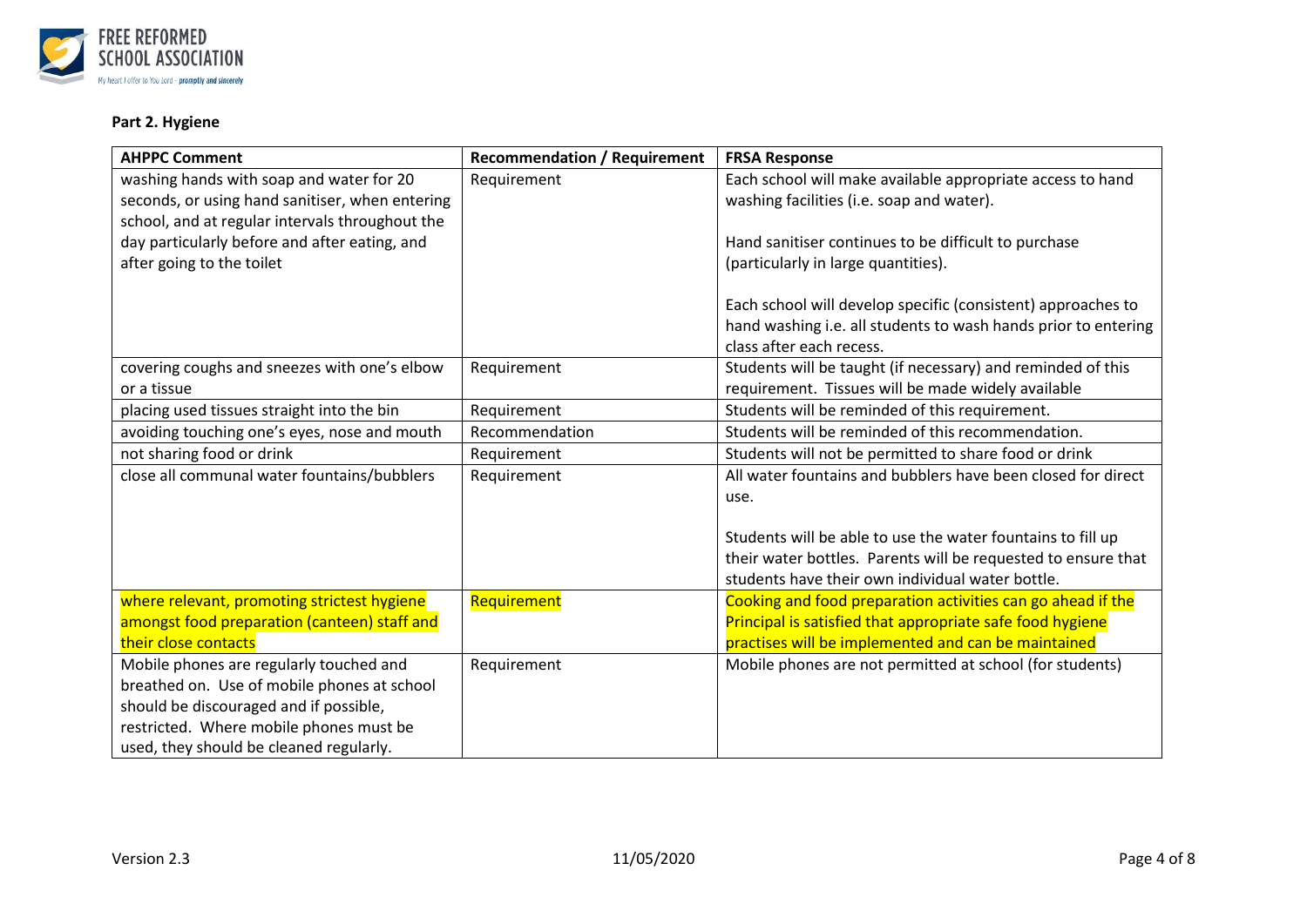

#### **Part 3. Environmental cleaning**

| <b>AHPPC Comment</b>                             | <b>Recommendation / Requirement</b> | <b>FRSA Response</b>                                          |
|--------------------------------------------------|-------------------------------------|---------------------------------------------------------------|
| clean and disinfect frequently used high-touch   | Requirement                         | Each school will implement specific routines to clean high-   |
| surfaces such as benchtops, desks, doorknobs,    |                                     | touch surfaces.                                               |
| taps, and hand rails at regular intervals        |                                     |                                                               |
| throughout the day with a detergent solution     |                                     | Staff and students will be responsible for assisting in the   |
| or detergent/disinfectant wipes                  |                                     | implementation of the cleaning regime                         |
|                                                  |                                     |                                                               |
|                                                  |                                     | COVID-19 Cleaners will be employed at each School to assist   |
|                                                  |                                     | with the elevated cleaning regime                             |
| clean and disinfect frequently used objects such | Requirement                         | Staff will ensure that frequently used objects are regularly  |
| as computers, photocopiers and sports            |                                     | cleaned before they are made available to students.           |
| equipment with detergent solution or             |                                     |                                                               |
| detergent/disinfectant wipes                     |                                     | In the case of computers - students will be provided with     |
|                                                  |                                     | necessary cleaning products to wipe down their machines.      |
|                                                  |                                     |                                                               |
|                                                  |                                     | COVID-19 Cleaners will be employed at each School to assist   |
|                                                  |                                     | with the elevated cleaning regime                             |
| in those jurisdictions where students are        | Requirement                         | Please see earlier comments regarding mobile phones -         |
| allowed to have mobile phones, schools should    |                                     | students are not permitted to access mobile phones while at   |
| restrict access to mobile phones during the      |                                     | school                                                        |
| school day. Schools and jurisdictions can have   |                                     |                                                               |
| the flexibility to make their own procedures     |                                     |                                                               |
| around how to do this                            |                                     |                                                               |
| clean and disinfect any play equipment that has  | Requirement                         | Staff will ensure that any play equipment used during the day |
| not been closed at the end of each recess and    |                                     | will be appropriately cleaned.                                |
| the end of the day                               |                                     |                                                               |
|                                                  |                                     | Fixed play equipment is out of bounds for all students        |
|                                                  |                                     |                                                               |
|                                                  |                                     | COVID-19 Cleaners will be employed at each School to assist   |
|                                                  |                                     | with the elevated cleaning regime                             |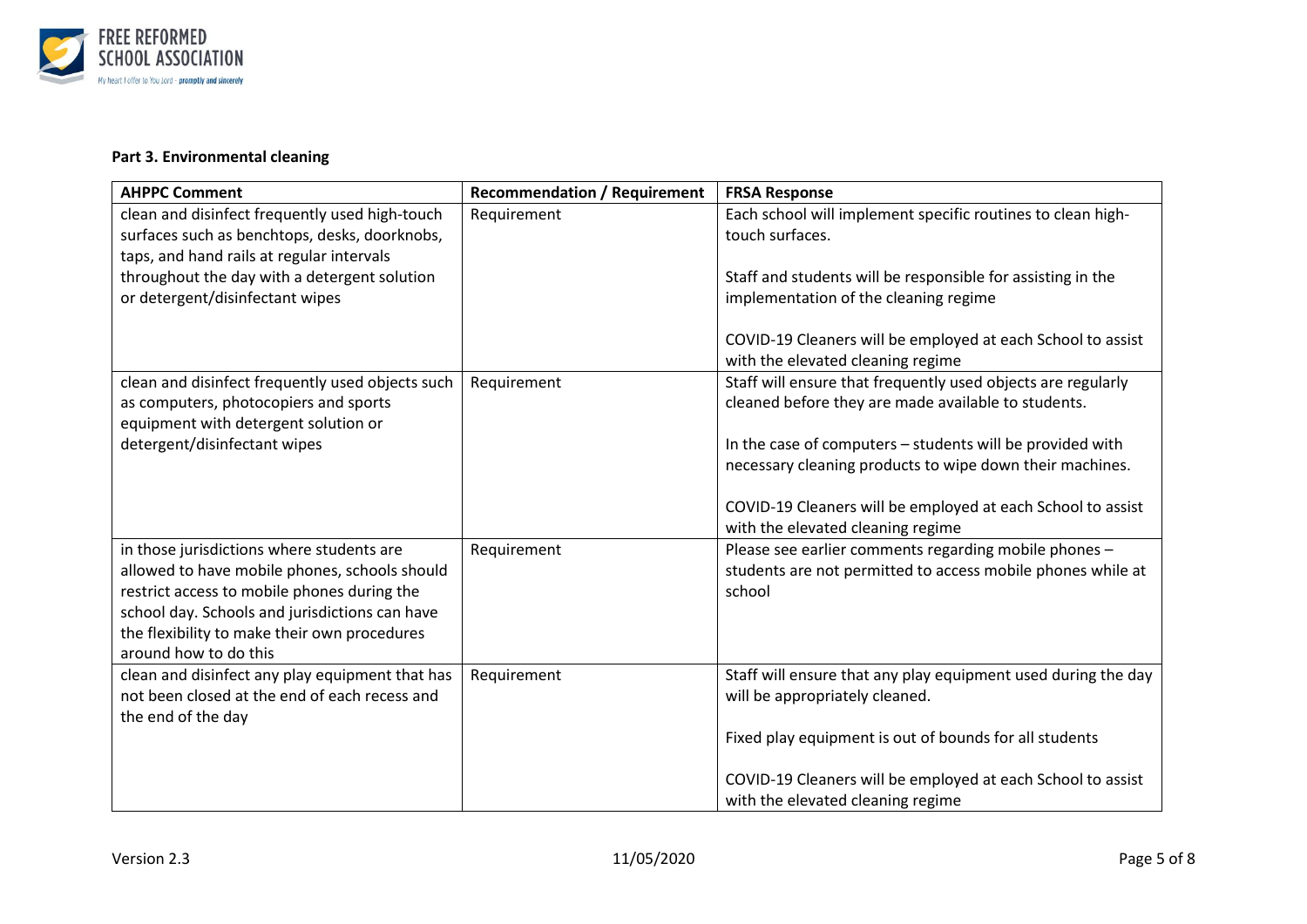

| increase the amount of fresh air available<br>indoors by opening windows or adjusting air<br>conditioning | Recommendation | As much as is possible windows will be opened and air<br>conditioning switched on to promote ventilation. Staff will<br>exercise their judgement in balancing the need for ventilation<br>with managing an appropriate room temperature. |
|-----------------------------------------------------------------------------------------------------------|----------------|------------------------------------------------------------------------------------------------------------------------------------------------------------------------------------------------------------------------------------------|
| provide bins in every classroom for used<br>tissues, and empty them regularly throughout<br>the day       | Requirement    | Class bins will be emptied on a regular (daily or more<br>frequent) basis                                                                                                                                                                |
| clean toilets after each recess and at the end of<br>the day                                              | Requirement    | Toilets will be cleaned after each recess by COVID-19<br>Cleaners<br>Toilets will be cleaned at the end of each day by the (regular)<br>cleaning contractors.                                                                            |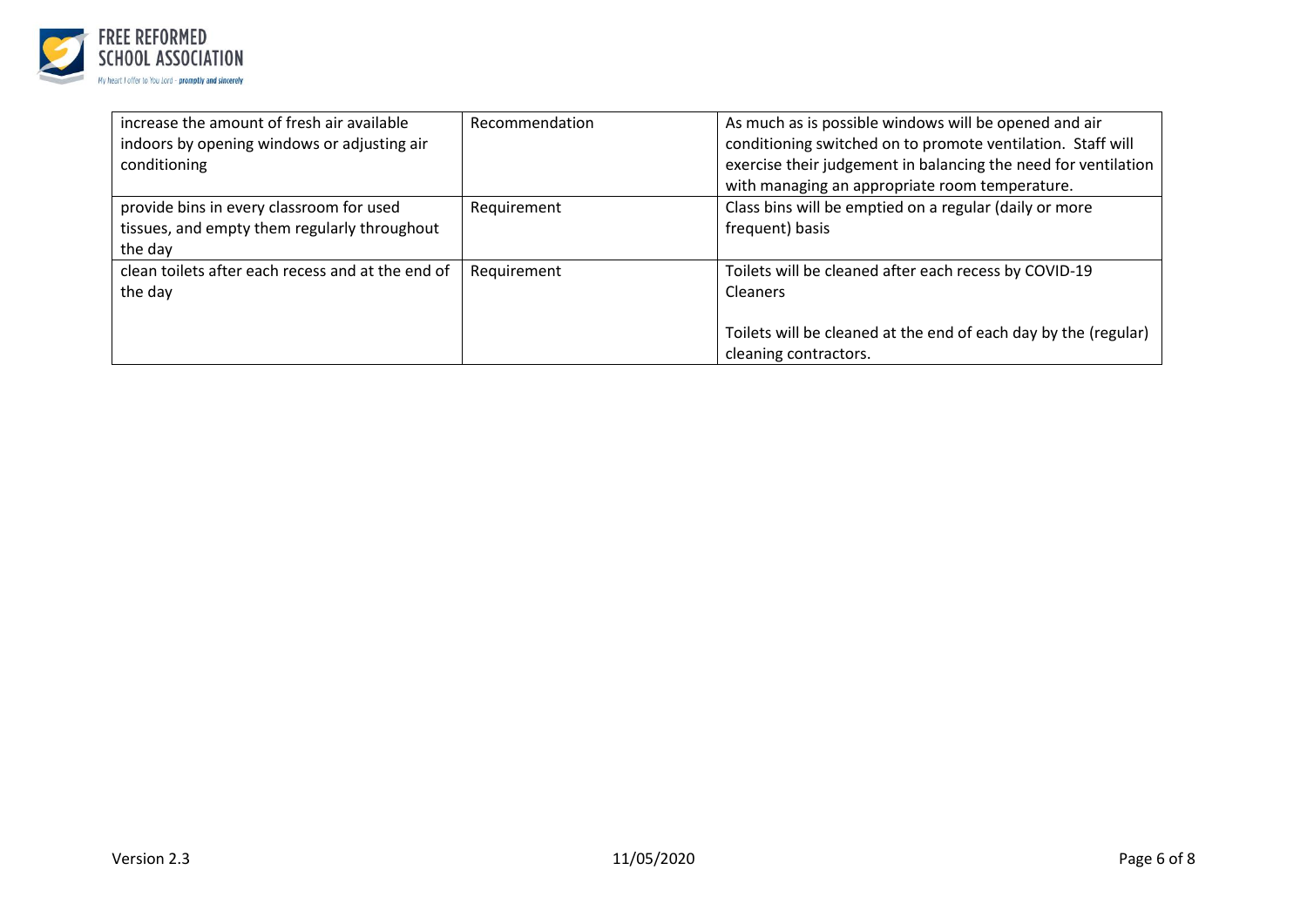

## **Table 2. Response to the "Clean Schools and Worksites During COVID-19" published by the Department of Education (WA) - 23 April 2020**

#### **What to clean and disinfect**

The normal daily cleaning process should continue but there needs to be an emphasis on cleaning high contact items and surfaces, using a detergent or disinfectant based cleaning product at regular intervals throughout the day (where practical every one to two hours). Leave disinfected surfaces to air dry.

| <b>Dept of Education Comment</b>               | <b>Recommendation / Requirement</b> | <b>FRSA Response</b>                                       |
|------------------------------------------------|-------------------------------------|------------------------------------------------------------|
| High contact items and surfaces include, but   | Requirement                         | COVID-19 Cleaners are responsible for cleaning these items |
| are not limited to:                            |                                     | throughout the day.                                        |
| • door handles                                 |                                     |                                                            |
| • door frames                                  |                                     | Specific comments                                          |
| • light switches                               |                                     | 1. Students will be responsible for cleaning down their    |
| • remote controls                              |                                     | desk during the day and will be provided with              |
| $\bullet$ tables                               |                                     | appropriate cleaning materials to do so.                   |
| • desks                                        |                                     |                                                            |
| • cupboard doors                               |                                     |                                                            |
| • counters                                     |                                     |                                                            |
| $\bullet$ hand rails<br>$\bullet$              |                                     |                                                            |
| · plastic chair armrests and shoulders         |                                     |                                                            |
| • soap and hand towel dispensers               |                                     |                                                            |
| $\bullet$ taps                                 |                                     |                                                            |
| • drink troughs and fountains.                 |                                     |                                                            |
|                                                |                                     |                                                            |
| In toilet areas and shower blocks or washrooms | Requirement                         | COVID-19 Cleaners are responsible for cleaning these items |
| all touchable surfaces need cleaning with a    |                                     | throughout the day.                                        |
| detergent or disinfectant based product,       |                                     |                                                            |
| especially:                                    |                                     | Cleaning will be done after each recess and either before  |
| door handles and push plates                   |                                     | school starts or after school finishes.                    |
| door locks                                     |                                     |                                                            |
| door frames                                    |                                     |                                                            |
| cisterns/flush buttons                         |                                     |                                                            |